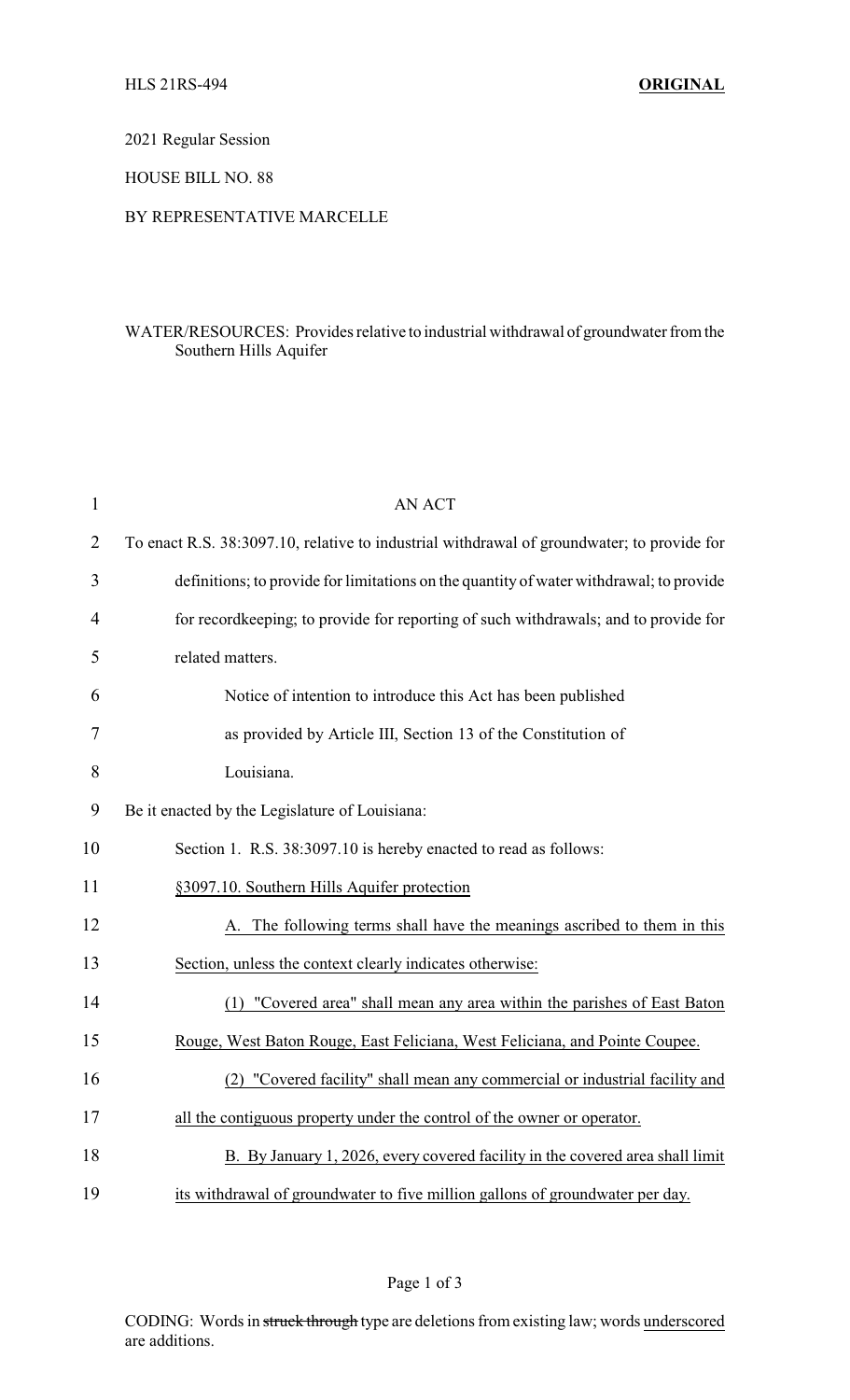| $\mathbf{1}$   | C. Every covered facility in the covered area shall monitor groundwater           |
|----------------|-----------------------------------------------------------------------------------|
| $\overline{2}$ | withdrawal quantities and report to the commissioner any withdrawals in excess of |
| 3              | one million gallons of groundwater per day. Covered facilities shall maintain     |
| $\overline{4}$ | records of groundwater withdrawals for a period of at least five years.           |
| 5              | D. The provisions of this Section shall not apply to agricultural, residential,   |
| 6              | domestic, municipal, or public supply uses.                                       |
| 7              | E. The commissioner of conservation shall adopt any necessary rules and           |
| 8              | regulations in accordance with the Administrative Procedure Act to monitor and    |
| 9              | enforce the provisions of this Section.                                           |
|                |                                                                                   |

## DIGEST

The digest printed below was prepared by House Legislative Services. It constitutes no part of the legislative instrument. The keyword, one-liner, abstract, and digest do not constitute part of the law or proof or indicia of legislative intent. [R.S. 1:13(B) and 24:177(E)]

| HB 88 Original | 2021 Regular Session | Marcelle |
|----------------|----------------------|----------|
|                |                      |          |

**Abstract:** Provides limitations on groundwater withdrawals from the Southern Hills Aquifer by industrial facilities and requires reporting and recordkeeping.

Present law creates the Capital Area Groundwater Conservation District for the purpose of the efficient administration, conservation, and development of groundwater resources for the parishes of East Baton Rouge, East Feliciana, Pointe Coupee, West Baton Rouge, and West Feliciana. Requires the district to work in conjunction with the commissioner of conservation.

Present law specifies that the state has exclusive jurisdiction of groundwater management. Provides that such jurisdiction cannot supersede the zoning authority of local governments or the duties of soil and water conservation districts.

Proposed law retains present law.

Proposed law defines "covered facility" as any commercial or industrial facility and all the contiguous property under the control of the owner or operator. Additionally, defines "covered area" as any area within the parishes of East Baton Rouge, West Baton Rouge, East Feliciana, West Feliciana, and Pointe Coupee.

Proposed law specifies that by Jan. 1, 2026, every covered facility in a covered area must limit the amount of groundwater that a covered facility can withdraw from the Southern Hills Aquifer to five million gallons of groundwater per day. Further requires covered facilities to report any withdrawals in excess of one million gallons of groundwater per day and to maintain records of such withdrawals for at least five years.

Proposed law exempts agricultural, residential, domestic, municipal, or public supply uses from proposed law.